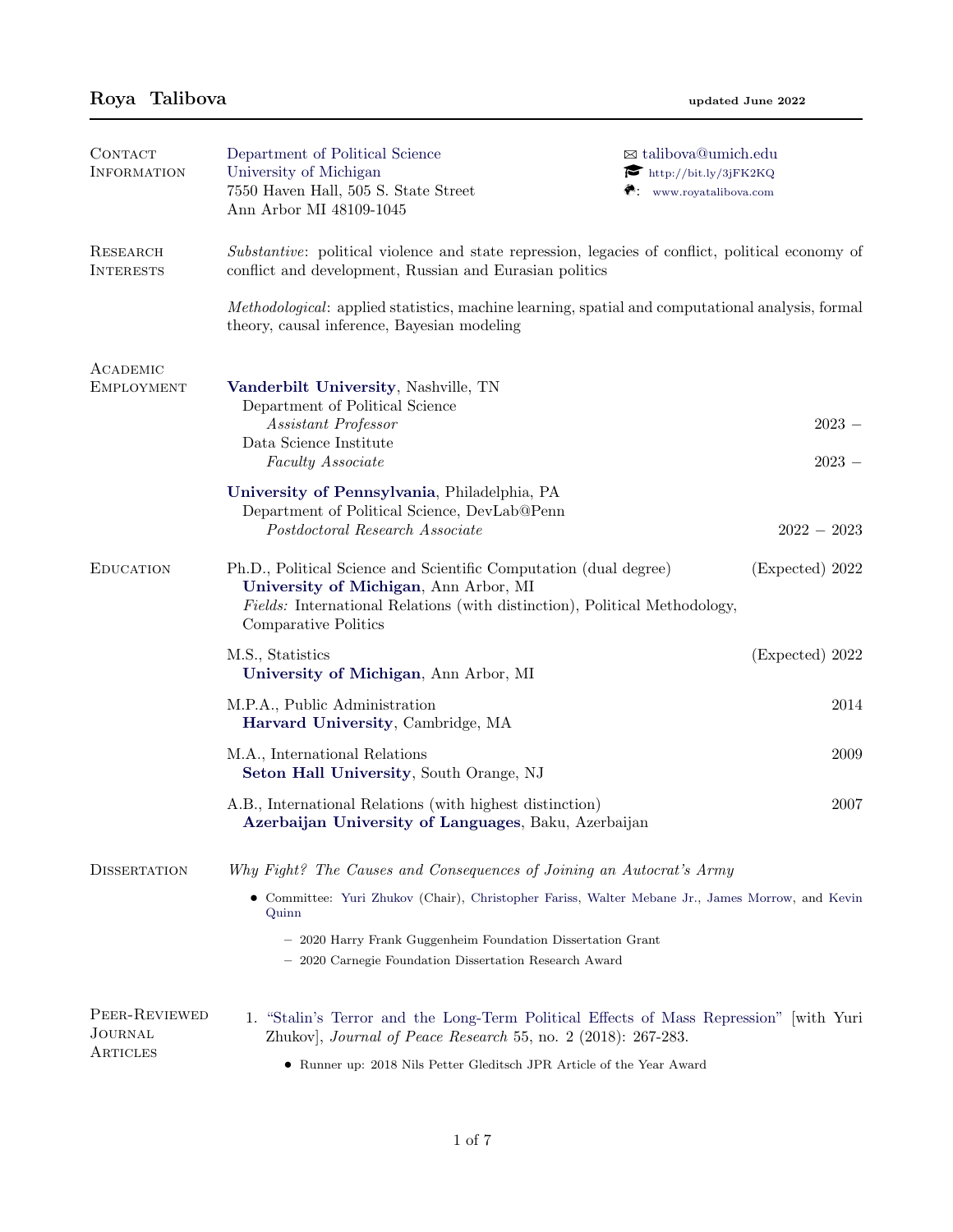| <b>UNDER REVIEW</b>                               | 1. "Fighting for Tyranny: State Repression and Combat Motivation" with Arturas Rozenas<br>and Yuri Zhukov] Invited to Revise and Resumbit at the American Economic Journal:<br>Applied Economics.                                                                                |
|---------------------------------------------------|----------------------------------------------------------------------------------------------------------------------------------------------------------------------------------------------------------------------------------------------------------------------------------|
| <b>WORKING PAPERS</b>                             | 5. "State Repression and War-Making: Raising an Army of Dissidents"                                                                                                                                                                                                              |
|                                                   | 4. "Repression, Military Service and Insurrection"                                                                                                                                                                                                                               |
|                                                   | • Winner: 2022 Award for Best Paper, APSA Democracy and Autocracy Section                                                                                                                                                                                                        |
|                                                   | 3. "Decision Tree Guided Multi-Class Support Vector Machines with Dynamic Class Selec-<br>tions"                                                                                                                                                                                 |
|                                                   | 2. "Do the Means Match the Ends? Exploring the Connection between Terrorist Tactics $\&$<br>Motives" [with Carly Wayne]                                                                                                                                                          |
|                                                   | 1. "Introducing (tAIM): A new global database on terrorist groups and activities" with<br>Carly Wayne                                                                                                                                                                            |
| RESEARCH IN                                       | 7. "Fealty Tested, Loyalty Forgotten: The Price for Battlefield Loyalty under Autocracy"                                                                                                                                                                                         |
| PROGRESS                                          | 6. "Officer Staffing: Political Loyalty and Combat Performance"                                                                                                                                                                                                                  |
|                                                   | 5. "Modeling Uncertainty in Data Matching"                                                                                                                                                                                                                                       |
|                                                   | "Improving Field Selection in Probabilistic Record Linkage"<br>4.                                                                                                                                                                                                                |
|                                                   | 3. "Local Human Rights Monitoring in a Changing Human Rights Context: Evidence from<br>Turkey" [with Chris Fariss]                                                                                                                                                               |
|                                                   | 2. "Order and Violence: the Authoritarian Legacy of the Russian Imperial Police" with<br>Travis Curtice                                                                                                                                                                          |
|                                                   | 1. "Fighting for Survival: A Structural Model of Autocrats, Ruling Coalitions, and War"<br>[with Joseph Ruggiero]                                                                                                                                                                |
| <b>GENERAL</b><br><b>AUDIENCE</b><br>PUBLICATIONS | 2. "Marginalization, Military Service and Rebellion in Imperial Russia," <i>Broadstreet Blog</i> ,<br>August 2021.                                                                                                                                                               |
|                                                   | 1. "Destination Unknown, Future Uncertain: Coping with the Grim Realities of Forced<br>Migration," <i>Humanity in Action</i> , September 2017.                                                                                                                                   |
| ORIGINAL DATA                                     | • TAIM (Terrorist Abilities, Ideologies & Motives) Data. Metadata of three datasets on ter-<br>rorism (event-, group-year-, group level), 1970-2016. September 2019. (with Carly Wayne)<br>• Imperial White Guard Dataset, Russian Empire. Geocoded archival administrative data |
|                                                   | (more than 350,000 observations), district-level individual, 1917-1921. December 2019<br>• Revolutionary Red Army Dataset, Russian Empire. Geocoded archival administrative data                                                                                                 |
|                                                   | (more than 50,000 observations), district-level individual, 1917-1921. December 2019<br>• 1897 Russian Imperial Census, Russian Empire. Geocoded archival census data (more than                                                                                                 |
|                                                   | 800 observations with 250 features), district-level, 1897. December 2019<br>• WWI War Draftees Dataset, Russian Empire. Geocoded archival event data (more than                                                                                                                  |
|                                                   | 3M observations), district-level individual, 1914-1918. March 2019.<br>• WWII War Draftees Dataset, Soviet Union. Geocoded archival event data (more than 40M)                                                                                                                   |
|                                                   | observations), district-level individual, 1941-1945. June 2018.<br>• Turkish Human Rights Violations Dataset, Turkey. Geocoded event and text data, 2010-<br>2020. Summer 2020. (with Christopher Fariss)                                                                        |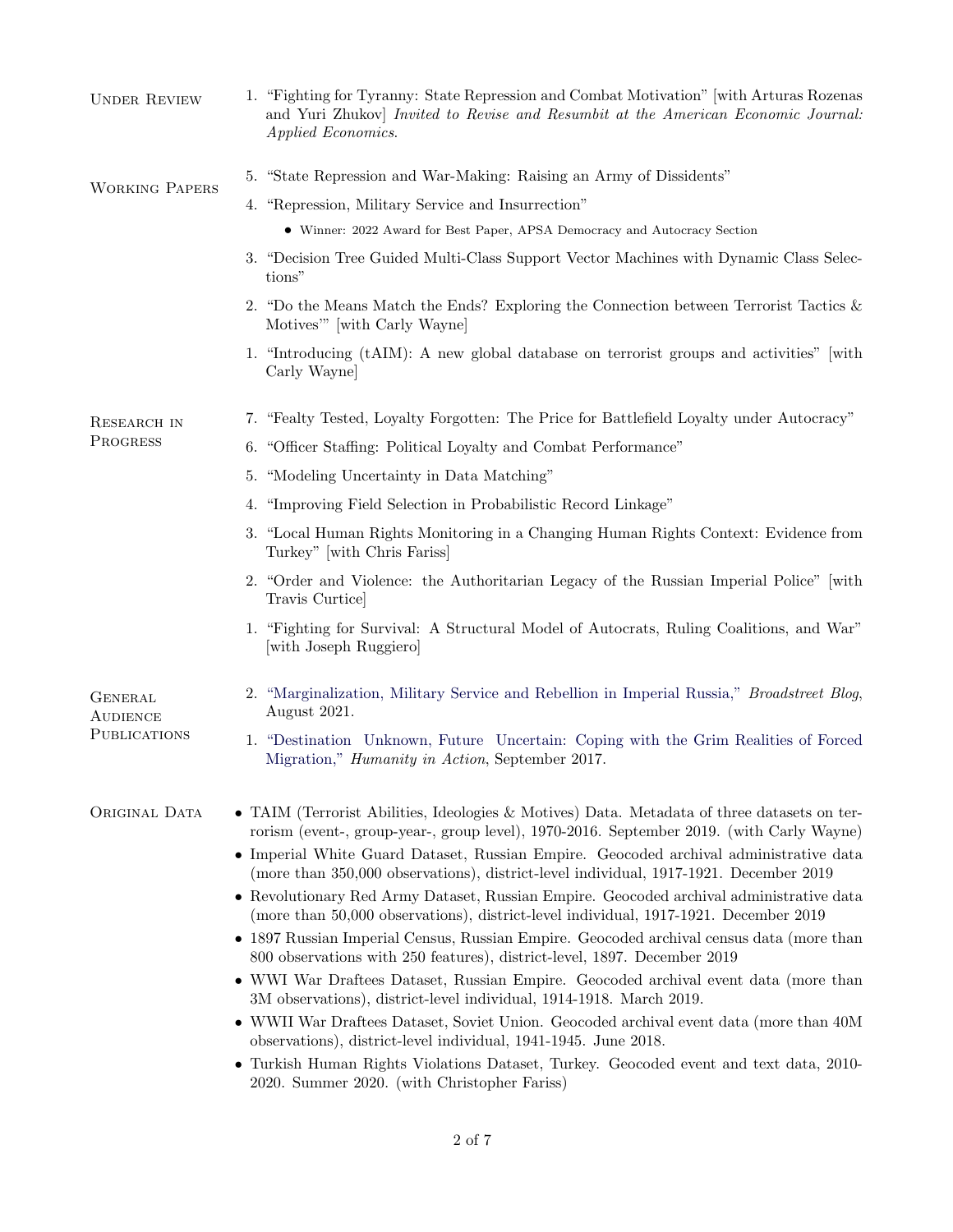| INVITED          | • Harvard University                                         |
|------------------|--------------------------------------------------------------|
| <b>WORKSHOPS</b> | Formal Theory and Comparative Politics Workshop, June 2022   |
|                  | • University of Chicago                                      |
|                  | History, Geography, and Political Economy Workshop, May 2022 |
|                  | • Rice University                                            |
|                  | V Southern Workshop in Empirical Political Science, May 2022 |
|                  | • Northwestern University                                    |
|                  |                                                              |

- Center of Economic History Workshop "War and Economic History," March 2022
- University of Chicago

Workshop in the Economic History and Historical Political Economy of Russia, December 2021

- University of Wisconsin-Madison, (online) VII Midwest Workshop in Empirical Political Science, November 2021
- University of Zurich, (online)
- Department of Economics, Political Economy Reading Group, October 2021
- CUNY (online) Guest Lecture on Political Violence, October 2021
- Online

ESOC (Empirical Studies of Conflict Project) Annual Conference - "9/11 in the Rearview Mirror," September 2021

- Council for European Studies (online) 8th Annual Graduate Workshop on Comparative Historical Research on Europe, June 2021
- Claremont Graduate University IPRC (Inequality and Policy Research Center) Research Talk Series, November 2020
- Stanford University ESOC (Empirical Studies of Conflict Project) Annual Conference - "Technology, Fragility and Development," September 2020
- University of Minnesota Minnesota Political Methodology Graduate Student Conference, May 2020 (canceled due to COVID)
- University of Michigan Historical Legacies Mini-Conference, May 2020 (canceled due to COVID)
- University of Pittsburgh, (online) IV Midwest Workshop in Empirical Political Science, April 2020
- Vanderbilt University Formal Models of International Relations Conference, February 2020
- University of Michigan Political Economy Workshop, February 2020
- Columbia University-NYU

Joint Graduate Student Workshop - "Studying Russia and the Postcommunist World", December 2019

- Online Peace Science Colloquium, December 2019
- University of California Berkeley
- Comparative Politics and Formal Theory Conference, October 2019
- UCLA 8th Annual Graduate Student Conference in Comparative Politics (COMPASS), June 2019
- University of Wisconsin CREECA Summer Workshop in the Economic History and Historical Political Economy of Russia, May 2019
- University of Georgia
	- Visions in Methodology Conference, May 2019
- Michigan State University Midwest Regional Peace and Conflict Workshop, February 2019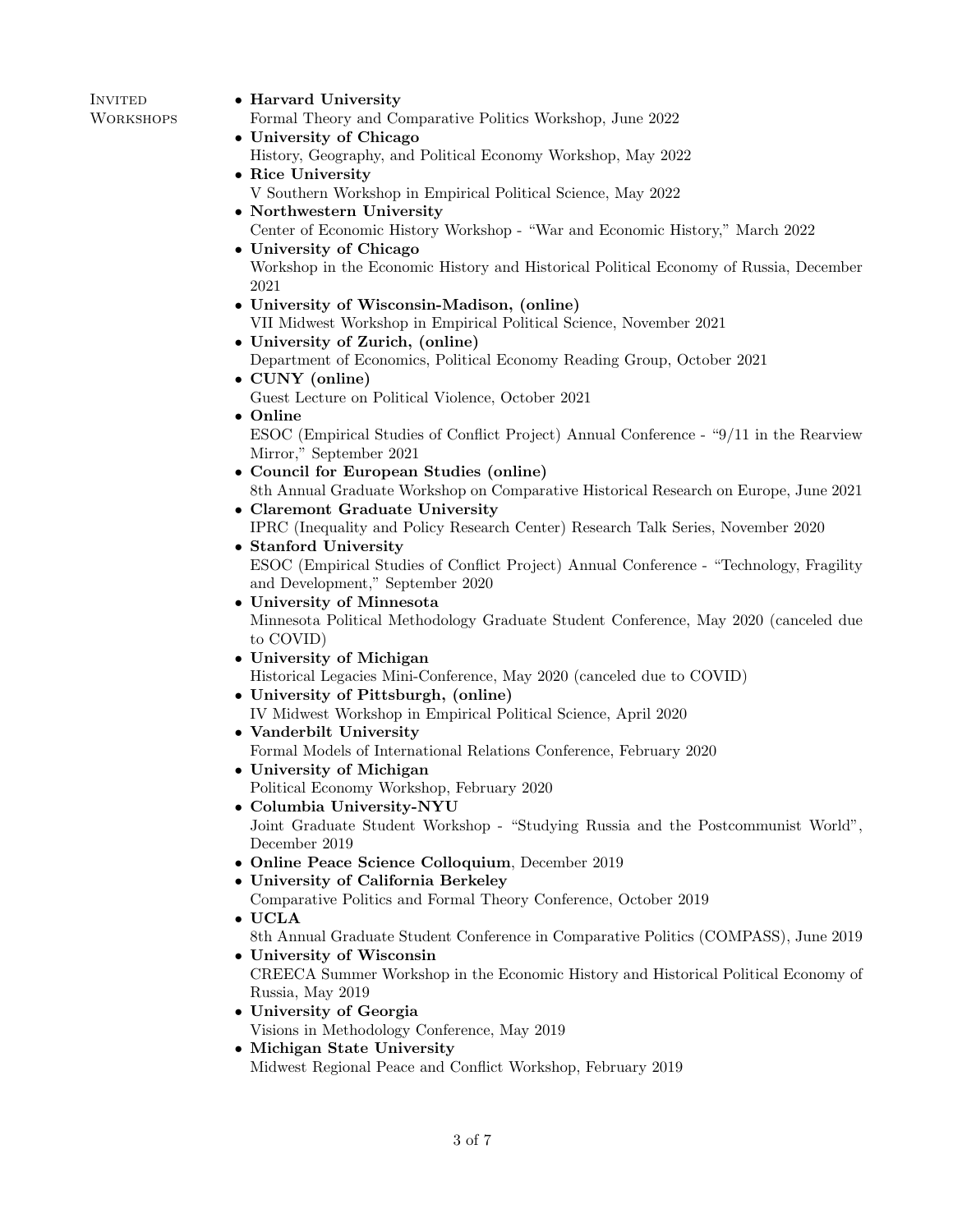| <b>SELECTED</b><br><b>CONFERENCE</b><br>PRESENTATIONS | • American Political Science Association Annual Meeting, 2018-2022<br>• The Society for Political Methodology Annual Meeting, 2018-2019, 2022<br>• International Studies Association Annual Meeting, 2017-2019, 2022<br>• Mid-West Political Science Association Annual Meeting, 2016, 2022<br>• Peace Science Society Annual Meeting, 2016, 2019, 2022<br>• Southern Political Science Association Annual Meeting, 2020<br>• European Peace Science Association Annual Meeting, 2017, 2022<br>• Association for the Study of Nationalities Annual Meeting, 2008, 2017                                                                                                                                                                                                                                                                                                                                                                                                                                                                                                                                                                                                                                                                                                                                                                                                                                                                                                                                                                                                                                                                                                                                                                                                                                                                                                                                                                                                                                                                                                                                                                                                                                                                     |
|-------------------------------------------------------|--------------------------------------------------------------------------------------------------------------------------------------------------------------------------------------------------------------------------------------------------------------------------------------------------------------------------------------------------------------------------------------------------------------------------------------------------------------------------------------------------------------------------------------------------------------------------------------------------------------------------------------------------------------------------------------------------------------------------------------------------------------------------------------------------------------------------------------------------------------------------------------------------------------------------------------------------------------------------------------------------------------------------------------------------------------------------------------------------------------------------------------------------------------------------------------------------------------------------------------------------------------------------------------------------------------------------------------------------------------------------------------------------------------------------------------------------------------------------------------------------------------------------------------------------------------------------------------------------------------------------------------------------------------------------------------------------------------------------------------------------------------------------------------------------------------------------------------------------------------------------------------------------------------------------------------------------------------------------------------------------------------------------------------------------------------------------------------------------------------------------------------------------------------------------------------------------------------------------------------------|
| RESEARCH<br><b>GRANTS</b>                             | • Rackham International Research Award, International Institute, 2021.<br>$(\$5,500)$<br>• Political Science DGS Research Grant, University of Michigan, 2021.<br>$(\$1,500)$<br>• Carnegie Foundation Dissertation Research Grant (Harriman Institute), 2020.<br>$(\$16,000)$<br>• Weiser Center for Emerging Democracies Graduate Student Research Grant, 2019.<br>$(\$2,500)$<br>• Rackham Graduate Student Pre-doctoral Research Grant, 2018.<br>$(\$1,500)$<br>• Political Science Department Summer Collaboration Grant, 2018.<br>$(\$1,500)$<br>• Weiser Center for Emerging Democracies Summer Grant, University of Michigan, 2016.<br>$(\$3,000)$                                                                                                                                                                                                                                                                                                                                                                                                                                                                                                                                                                                                                                                                                                                                                                                                                                                                                                                                                                                                                                                                                                                                                                                                                                                                                                                                                                                                                                                                                                                                                                                 |
| FELLOWSHIPS AND<br><b>AWARDS</b>                      | • Winner for the 2022 APSA Best Paper Award in Democracy and Autocracy, 2022.<br>• Harry Frank Guggenheim Foundation Dissertation Fellowship 2020-2021.<br>$(\$20,000)$<br>• Rackham Predoctoral Fellowship 2020-2021.<br>(335,000)<br>* Awarded by the University of Michigan to an "outstanding doctoral candidate" in each depart-<br>ment.<br>• Mary Malcomson Raphael Fellowship 2020-2021.<br>$(\$7,000)$<br>* Awarded by the Center for the Education of Women at the University of Michigan to women<br>graduate students in social sciences "held in the highest esteem by their faculty."<br>• Vivian Fell Sangunett Fellowship 2020.<br>$(\$8,000)$<br>• Clark and Robin Chandler Graduate Award 2020.<br>$(\$1,333)$<br>• William Zimmerman Award, University of Michigan, 2020.<br>( \$4,000)<br>• Runner-up for the 2018 Nils Petter Gleditsch JPR Article of the Year Award, 2018.<br>• ISR-Rackham Summer Training Award (ICPSR), University of Michigan, 2016-2017. (\$7,500 x2)<br>• Best Data Introduction Paper Award, Conflict & Peace, Research & Development Group, Univer-<br>sity of Michigan,<br>• Marshall Weinberg Population, Development & Climate Change Fellowship, 2016-2017.<br>$(\$7,500)$<br>• Rackham International Student Fellowship/Chia-Lun Lo Fellowship, 2016-2017.<br>$(\$10,000)$<br>• Diplomacy and Diversity Fellowship, Humanity in Action Program, 2016.<br>• Weiser Center for Emerging Democracies Fellowship, 2015-2016.<br>$(\$23,000)$<br>• Rachkam Graduate Fellowship, University of Michigan, 2015-2020.<br>• Azerbaijan State Oil Fund Scholarship, 2012-2014.<br>• Black Sea Young Reformers Fellowship- R. Bosch Stiftung & German Marshall Fund, 2010.<br>• Azerbaijan State Presidential Fellowship for Education Abroad, 2007-2009.<br>• Ministry of Education of Turkey scholarship for graduate studies (not accepted), 2007.<br>• Academic Award of Excellence, Ministry of Education & University of Languages, 2007.<br>• Spokesperson for the UN Millennium Development Goals, 2006-2008.<br>• Merit-Based Scholarship, University of Languages, Academic Years 2003-2007.<br>• FSA Future Leaders Exchange Program Scholarship, U.S. Department of State, 2001-2002. |
| TRAVEL GRANTS                                         | • American Political Science Association Conference Travel Grant, 2021. (\$300)<br>• SPSA Prestage-Cook Travel Award, 2019.<br>$(\$300)$<br>• National Science Foundation VIM Conference Travel Grant, 2019. (\$1,000)<br>• National Science Foundation PolMeth Conference Travel Grant, 2018, 2019, 2022. (\$1,300)<br>x3)<br>• American Political Science Association Conference Travel Grant, 2018. (\$200)<br>• Rackham Conference Travel Grant, University of Michigan, 2016-2022. $(\$800 \times 5, 1000 \times 2)$                                                                                                                                                                                                                                                                                                                                                                                                                                                                                                                                                                                                                                                                                                                                                                                                                                                                                                                                                                                                                                                                                                                                                                                                                                                                                                                                                                                                                                                                                                                                                                                                                                                                                                                  |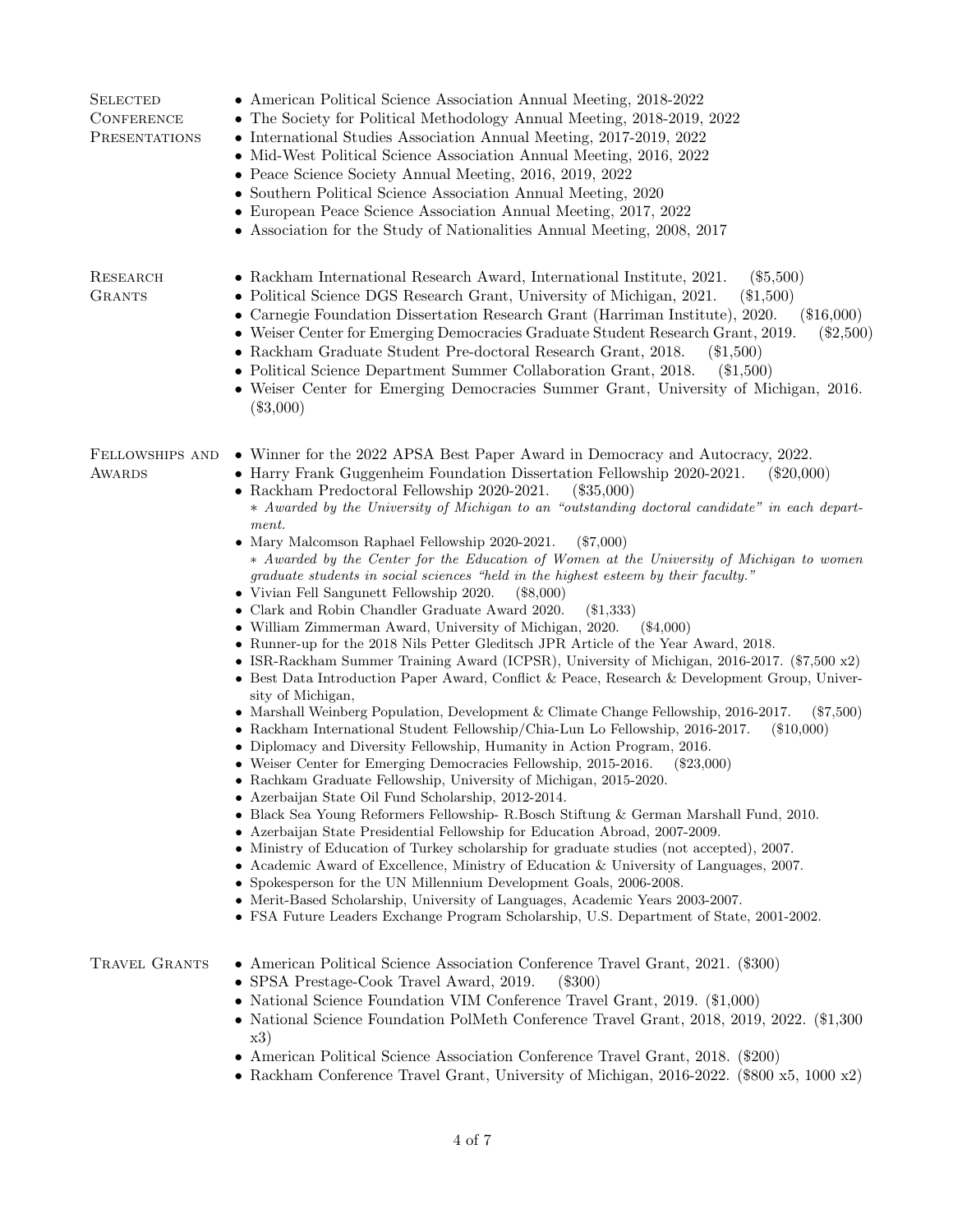|                               | • International Studies Association Conference Travel Grant, 2016. (\$150)                                                                                                                                                                                                                                                   |                      |
|-------------------------------|------------------------------------------------------------------------------------------------------------------------------------------------------------------------------------------------------------------------------------------------------------------------------------------------------------------------------|----------------------|
|                               | COURSES TAUGHT Introduction to International Relations<br>PS 160, Department of Political Science, University of Michigan.<br>$\bullet$ Instructor of Record                                                                                                                                                                 | Spring 2022          |
|                               | Math Camp for Incoming Graduate Students<br>Department of Political Science, University of Michigan.<br>$\bullet$ Instructor of Record                                                                                                                                                                                       | Summer 2019          |
|                               | Political Violence: State and Non-State Terror<br>PS 389, Department of Political Science, University of Michigan.<br>$\bullet$ Instructor of Record                                                                                                                                                                         | Summer 2019          |
|                               | Asymmetric Wars: Insurgents, Terrorists, and Civilians<br>PS 389, Department of Political Science, University of Michigan.<br>$\bullet$ Instructor of Record                                                                                                                                                                 | Summer 2018          |
|                               | Introduction to Quantitative Research Methods and Programming<br>PS 300, Department of Political Science, University of Michigan.<br>• Instructor of Record                                                                                                                                                                  | Spring 2019          |
| <b>EXPERIENCE</b>             | OTHER TEACHING Advanced Quantitative-Empirical Methods<br>PS 799, Department of Political Science, University of Michigan.<br>• Graduate Student Instructor. Course head: Prof. Walter Mebane                                                                                                                                | Fall 2021            |
|                               | <b>Directed Research</b><br>PS 383, Department of Political Science, University of Michigan.<br>• Research Mentor. Course head: Prof. Yuri Zhukov, Prof. Christopher Fariss                                                                                                                                                  | 2019-2021            |
|                               | <b>Undergraduate Research Opportunity Program</b><br>UROP, Department of Political Science, University of Michigan.<br>$\bullet$ Research Mentor                                                                                                                                                                             | 2019-2021            |
|                               | <b>Modern Wars</b><br>PS 368, Department of Political Science, University of Michigan.<br>• Graduate Student Instructor. Course head: Prof. Yuri Zhukov                                                                                                                                                                      | Fall 2016, Fall 2018 |
|                               | Political Science Computer Lab<br>Department of Political Science, University of Michigan.<br>$\bullet$ Graduate Student Instructor                                                                                                                                                                                          | Fall 2017            |
|                               | <b>Empirical Quantitative Methods of Political Science</b><br>PS 300, Department of Political Science, University of Michigan.<br>• Graduate Student Instructor. Course head: Prof. Rocio Titiunik                                                                                                                           | Winter 2017          |
| RESEARCH<br><b>EXPERIENCE</b> | • Research Assistant for Christopher Fariss, University of Michigan, 2018-2022<br>• Research Assistant for Christian Davenport, University of Michigan, Summer 2017<br>• Research Assistant for Yuri Zhukov, University of Michigan, Summer 2016<br>• Research Assistant for Timothy Colton, Harvard University, Summer 2014 |                      |
| ADDITIONAL<br>TRAINING        | <b>Empirical Implications of Theoretical Models (EITM)</b><br>EITM Summer Institute, Duke University (online).<br>• Faculty Director: Prof. Scott de Marchi                                                                                                                                                                  | Summer 2021          |
|                               | <b>Applied Multilevel Modeling</b><br>ICPSR Summer Program in Quantitative Methods, University of Michigan.<br>• Course instructor: Prof. Mark Manning                                                                                                                                                                       | Summer 2018          |
|                               | <b>Advanced Game Theory</b><br>ICPSR Summer Program in Quantitative Methods, University of Michigan.                                                                                                                                                                                                                         | Summer 2017          |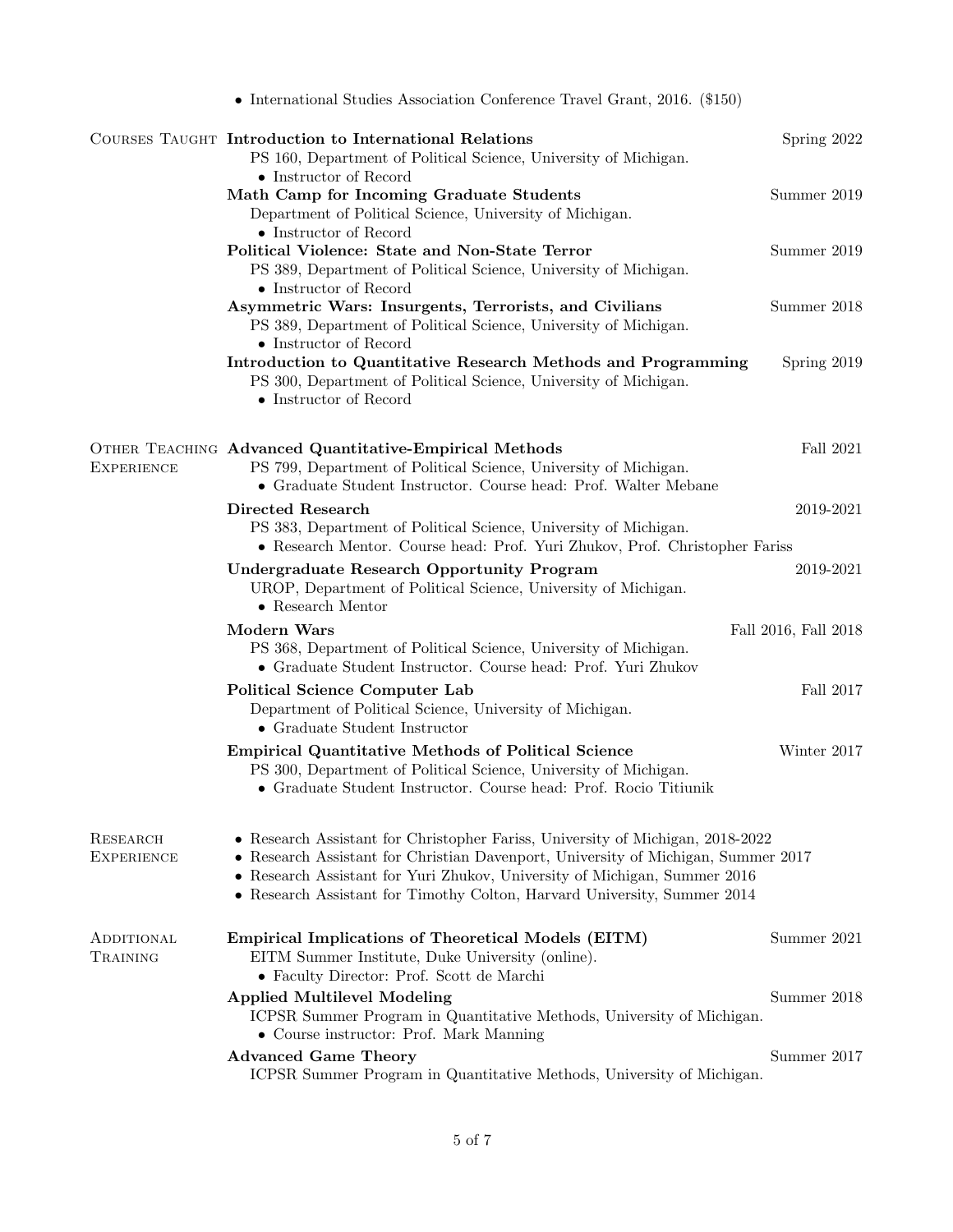|                                                  | • Course instructor: Prof. James Morrow<br><b>Scaling and Dimensionality Analysis</b><br>ICPSR Summer Program in Quantitative Methods, University of Michigan.<br>• Course instructor: Prof. William Jacoby                                                                                                                                                                                                                                                                                                                                                                                                                                                                                                                                                        | Summer 2016   |
|--------------------------------------------------|--------------------------------------------------------------------------------------------------------------------------------------------------------------------------------------------------------------------------------------------------------------------------------------------------------------------------------------------------------------------------------------------------------------------------------------------------------------------------------------------------------------------------------------------------------------------------------------------------------------------------------------------------------------------------------------------------------------------------------------------------------------------|---------------|
| DEPARTMENTAL<br>AND UNIVERSITY<br><b>SERVICE</b> | • Organizer, Conflict & Peace, Research & Development, University of Michigan, 2018-2021<br>• Graduate Student Associate, Center for Russian, East European, and Eurasian Studies,<br>University of Michigan, 2018-present<br>• Undergraduate Student Mentor, University of Michigan, 2019-2020<br>• Undergraduate Honors Thesis Third Reader, University of Michigan, 2019-2020<br>• Committee Member, Political Science Graduate Admissions Committee, 2018-2019<br>• Organizer, Political Science Professional Development Committee, University of Michigan,<br>2018-2019                                                                                                                                                                                      |               |
| PROFESSIONAL<br><b>ASSOCIATIONS</b>              | American Political Science Association, International Studies Association, Peace Science Soci-<br>ety International, Association for the Study of Nationalities, The Society for Political Method-<br>ology, Women in Conflict Studies, Women in High Performance Computing                                                                                                                                                                                                                                                                                                                                                                                                                                                                                        |               |
| PROFESSIONAL<br><b>EXPERIENCE</b>                | Harvard Kennedy School of Government,<br>Belfer Center for Science and International Affairs<br>Program Manager, Cambridge, MA                                                                                                                                                                                                                                                                                                                                                                                                                                                                                                                                                                                                                                     | $2012 - 2015$ |
|                                                  | Office of the President of Azerbaijan Republic,<br>Department of Political Analysis<br>Senior Advisor, Baku, Azerbaijan                                                                                                                                                                                                                                                                                                                                                                                                                                                                                                                                                                                                                                            | $2009 - 2012$ |
|                                                  | <b>United Nations,</b><br>Department of Political Affairs, Asia-Pacific Division<br>Consultant/Research Assistant, New York, NY                                                                                                                                                                                                                                                                                                                                                                                                                                                                                                                                                                                                                                    | $2008 - 2009$ |
| POLICY-ORIENTED<br><b>CONFERENCES</b>            | • Future of Afghanistan Conference, Harvard Kennedy School, Cambridge, MA, 2013.<br>• Council of Europe Seminar on "Information, Social Media and the Civil Service", Trieste,<br>Italy, 2011.<br>• Redefining Cooperation in the Black Sea Region Conference, Berlin, Germany, 2010.<br>• First Annual Symposium of International Relations Scholars, Baku, Azerbaijan, 2010.<br>• Security, Development, and Regional Cooperation in the Black Sea Area Conference, Varna,<br>Bulgaria, 2010.<br>• United Nations Global Youth Leadership Summit, NYC, 2006.<br>• Plenary Meetings of the Council of Europe, Strasbourg, France, 2006.<br>• UNESCO Conference "Young People and the Dialogue among Civilizations, Cultures $\&$<br>People", Paris, France, 2005. |               |
| PEER REVIEWER                                    | American Political Science Review, American Journal of Political Science, Journal of Poli-<br>tics, Journal of Conflict Resolution, Journal of Peace Research, Comparative Political Studies,<br>Explorations in Economic History, International Studies Quarterly, Conflict Management and<br>Peace Science, International Interactions                                                                                                                                                                                                                                                                                                                                                                                                                           |               |
| LANGUAGES                                        | Azerbaijani (native), English (fluent), Turkish (fluent), Russian (fluent), Italian (upper-intermediate),<br>Spanish (upper-intermediate), French (intermediate), German (basic)                                                                                                                                                                                                                                                                                                                                                                                                                                                                                                                                                                                   |               |
|                                                  | COMPUTER SKILLS Operating systems: Linux/Unix, Mac OS X, Windows family<br>Programming Languages: R, Python, SQL                                                                                                                                                                                                                                                                                                                                                                                                                                                                                                                                                                                                                                                   |               |